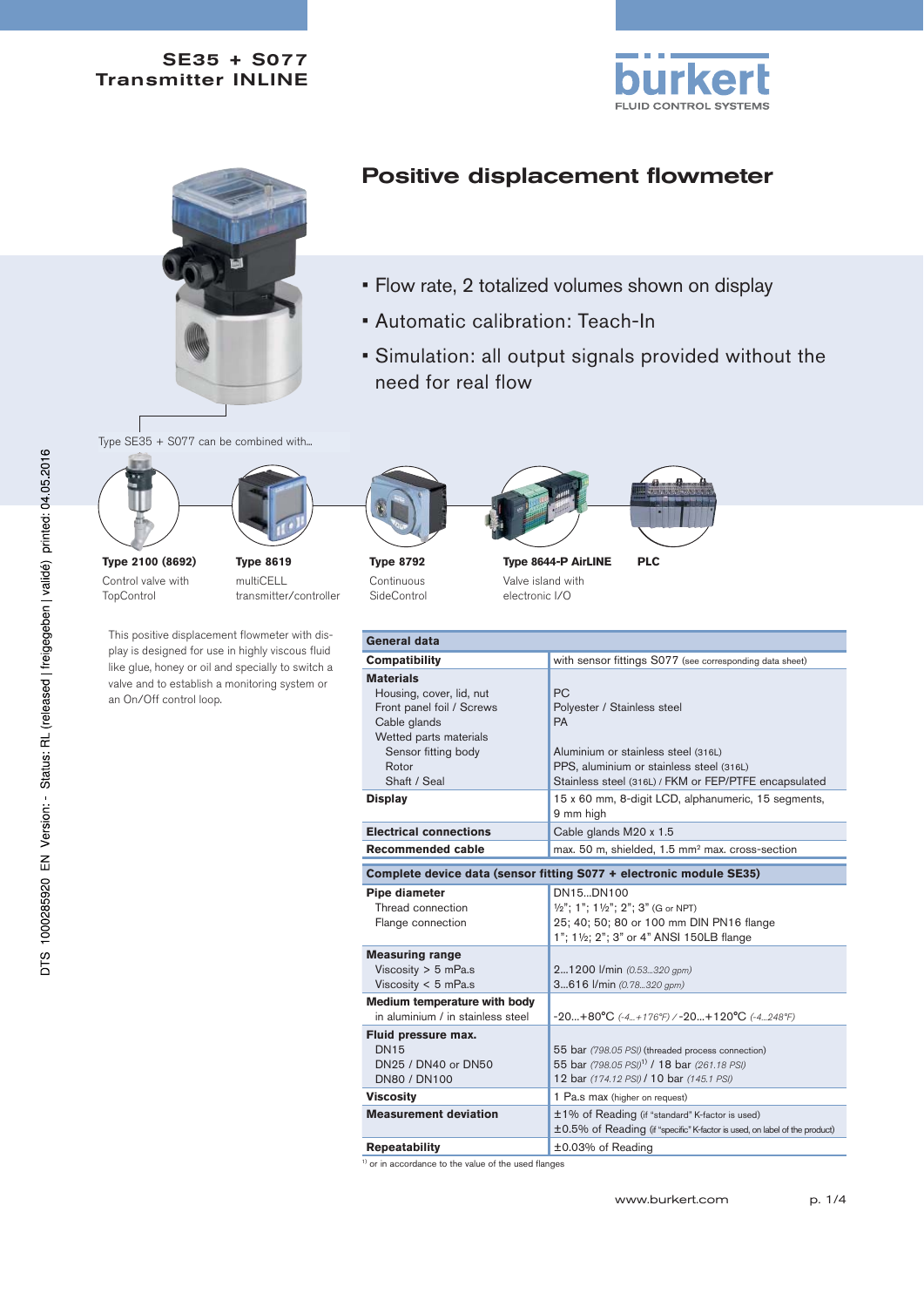#### SE35 + S077 Transmitter INLINE



| <b>Electrical data</b>                       |                                                          |  |  |  |
|----------------------------------------------|----------------------------------------------------------|--|--|--|
| <b>Operating voltage</b>                     | 115/230 V AC 50/60 Hz                                    |  |  |  |
|                                              | (see technical specifications 115/230 V AC)              |  |  |  |
| <b>Current consumption with sensor</b>       |                                                          |  |  |  |
| (without consumption of pulse output)        | $< 25 \text{ mA}$                                        |  |  |  |
| Output                                       |                                                          |  |  |  |
| Signal current                               | 420 mA (2-wire)                                          |  |  |  |
|                                              | max. loop impedance: 800 $\Omega$                        |  |  |  |
| Pulse                                        | Polarized, potential free, 536 V DC; 100 mA,             |  |  |  |
|                                              | protected, line drop at 100 mA: 2.5 V DC                 |  |  |  |
| <b>Technical specifications 115/230 V AC</b> |                                                          |  |  |  |
| Voltage supply available                     | 27 V DC regulated - max. current: 125 mA                 |  |  |  |
| inside the device                            | integrated protection: fuse 125 mA temporised            |  |  |  |
|                                              | power: 3 VA                                              |  |  |  |
|                                              |                                                          |  |  |  |
| <b>Environment</b>                           |                                                          |  |  |  |
| Height above the sea                         | max. 2000 m                                              |  |  |  |
| <b>Ambient temperature</b>                   | $0+50^{\circ}C$ (32°F122°F) (operating and storage)      |  |  |  |
| <b>Relative humidity</b>                     | $\leq$ 80%, without condensation                         |  |  |  |
| <b>Standards, directives and approvals</b>   |                                                          |  |  |  |
| <b>Protection class</b>                      | IP65 with cable or screws plug mounted and tightened     |  |  |  |
| Standard and directives CE                   |                                                          |  |  |  |
| <b>EMC</b>                                   | EN 61000-6-3, EN 61000-6-2                               |  |  |  |
| Safety                                       | FN 61010-1                                               |  |  |  |
| Pressure (Sensor fitting S077, DN15          | Complying with article 3 of chap. 3 from 97/23/CE direc- |  |  |  |
| DN100, in aluminium or stainless steel)      | tive.* (without CE mark)                                 |  |  |  |
| Vibration                                    | EN 60068-2-6                                             |  |  |  |
| Shock                                        | EN 60068-2-27                                            |  |  |  |

\* For the 97/23/CE pressure directive, the device can only be used under following conditions (dependent on max. pressure, pipe diameter and fluid).

| <b>Type of fluid</b>  | <b>Conditions</b>                               |
|-----------------------|-------------------------------------------------|
| Fluid group 1, §1.3.a | Forbidden                                       |
| Fluid group 2, §1.3.a | $DN \leq 32$ , or<br>DN $>$ 32 and PN*DN < 1000 |
| Fluid group 1, §1.3.b | $PN^*DN < 2000$                                 |
| Fluid group 2, §1.3.b | DN < 200                                        |
|                       |                                                 |

### Design and principle of operation

The Flowmeter is built up with an electronic module SE35 Transmitter associated to a sensor fitting S077 with integrated measurement oval rotor. This connection is made by means of a Quarter-Turn.

The output signal are provided via two cable gland.





When liquid flows through the pipe, the rotors turn. This rotation produces a measuring signal in the associated hall sensor. The frequency and amplitude are proportional to the flow. The volume of the fluid being transferred in this way is exactly determined through the sensor geometry. A conversion coefficient, specific to each meter size, enables the conversion of this frequency into a flow rate. The standard K-factor depending on the meter size is available in the instruction manual of the sensor fitting S077, or to improve the measurement deviation, a specific K-factor is given with each device on its label

#### Installation

The sensor fitting can be installed in any orientation as long as **the rotor shafts are always in a horizontal plane** (see figures to the right).

The pipe must be filled with liquid and free from air bubbles. Avoid air purge of the system which would cause damages and to prevent damage from dirt or foreign matter, we strongly recommend the installation of a 250  $\mu$ m strainer as close as possible to the inlet side of the meter.

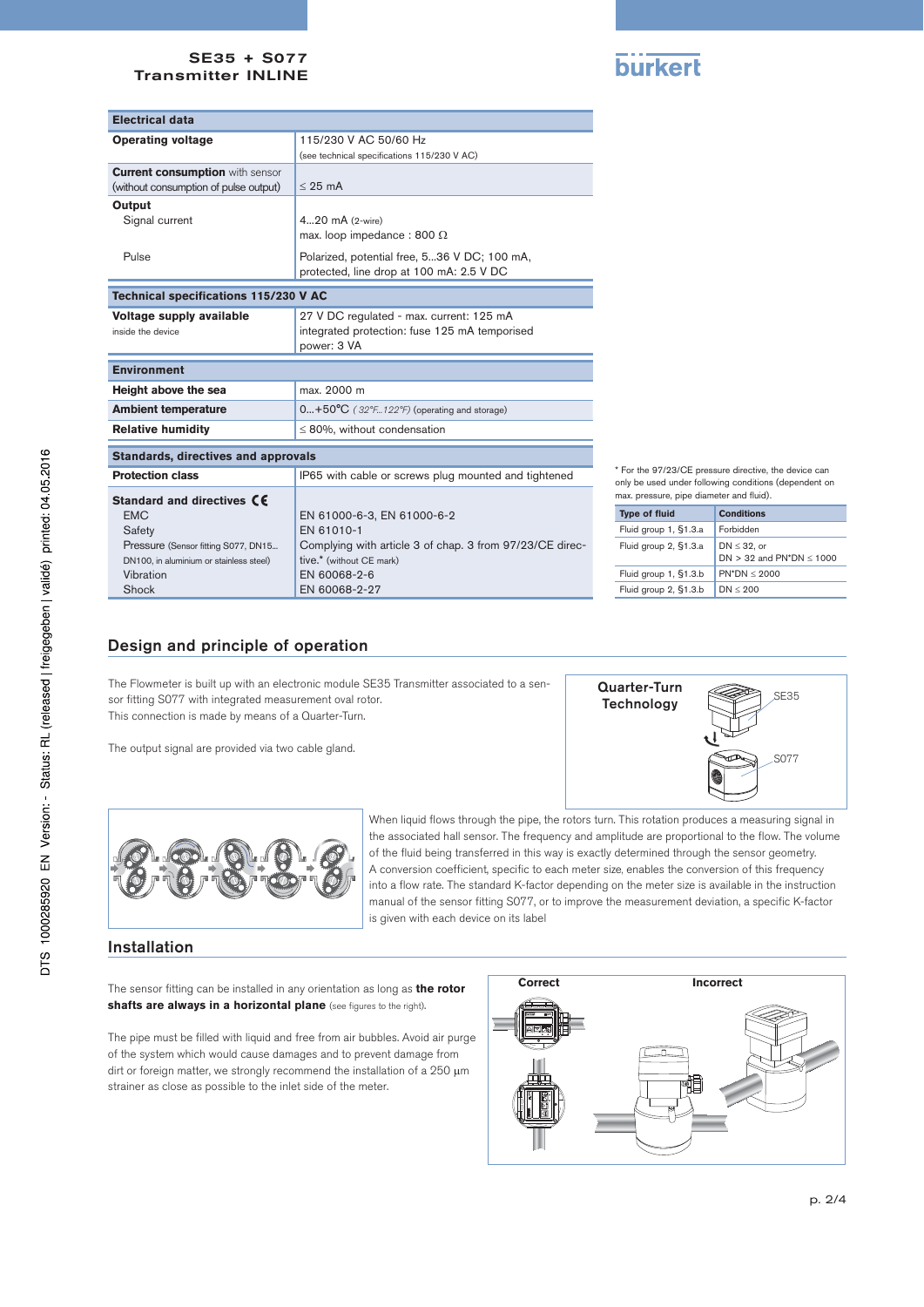#### SE35 + S077 Transmitter INLINE



### Operation and display

The device can be calibrated by means of the K-factor, or via the Teach-In function. User adjustments such as measuring range, engineering units, pulse output and filter are carried out on site.

| The operation is specified according to three levels:                                           |                                                                                                                                                         |                                                                                                         | Validation key (value or function)                                                                                          |
|-------------------------------------------------------------------------------------------------|---------------------------------------------------------------------------------------------------------------------------------------------------------|---------------------------------------------------------------------------------------------------------|-----------------------------------------------------------------------------------------------------------------------------|
| Indication in operating<br>mode/display                                                         | <b>Parameter definition</b>                                                                                                                             | <b>Test</b>                                                                                             | $\Box$<br><b>FLOV</b><br>िल्लेखर्ग                                                                                          |
| - flow rate<br>- output current<br>- main totalizer<br>- daily totalizer with reset<br>function | - language<br>- engineering units<br>- K-factor / Teach-In function<br>- measuring range 420 mA<br>- pulse output<br>- filter<br>- reset main totalizer | - alteration of basic adjust-<br>ment (offset, span)<br>- frequency test of sensor<br>- flow simulation | To scroll-up the<br>functions or increase<br>a digit<br>To scroll-down the<br>functions or select a digit<br>to be modified |

## Dimensions